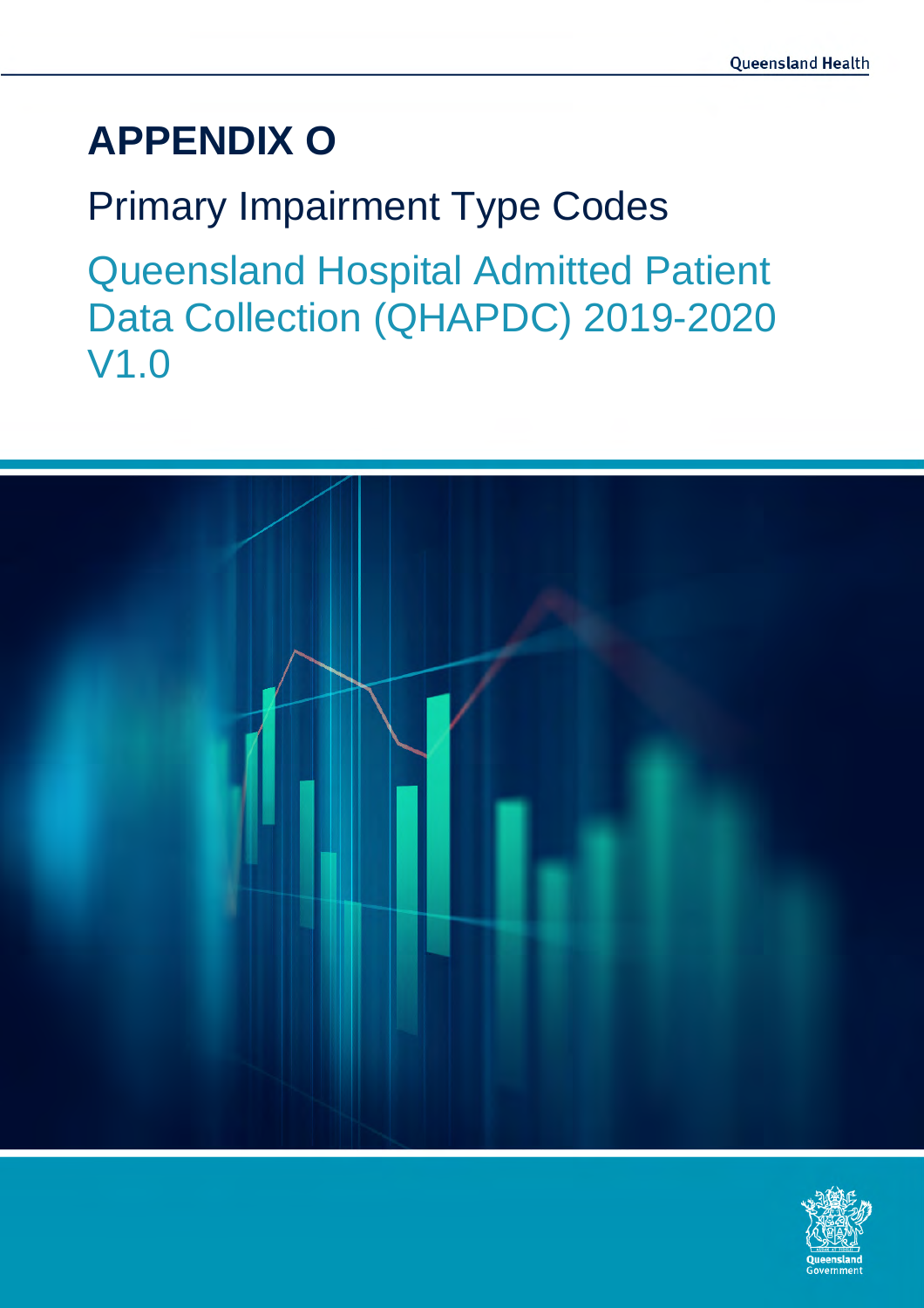#### **Appendix O**

Published by the State of Queensland (Queensland Health), 2019



This document is licensed under a Creative Commons Attribution 3.0 Australia licence. To view a copy of this licence, visit creativecommons.org/licenses/by/3.0/au

© State of Queensland (Queensland Health) 2019

You are free to copy, communicate and adapt the work, as long as you attribute the State of Queensland (Queensland Health).

For more information contact: Statistical Services and Integration Unit, Statistical Services Branch, Department of Health, GPO Box 48, Brisbane QLD 4001, email QHIPSMAIL@health.qld.gov.au.

An electronic version of this document is available at

https://www.health.qld.gov.au/hsu/collections/qhapdc

Disclaimer: The content presented in this publication is distributed by the Queensland Government as an information source only. The State of Queensland makes no statements, representations or warranties about the accuracy, completeness or reliability of any information contained in this publication. The State of Queensland disclaims all responsibility and all liability (including without limitation for liability in negligence) for all expenses, losses, damages and costs you might incur as a result of the information being inaccurate or incomplete in any way, and for any reason reliance was placed on such information.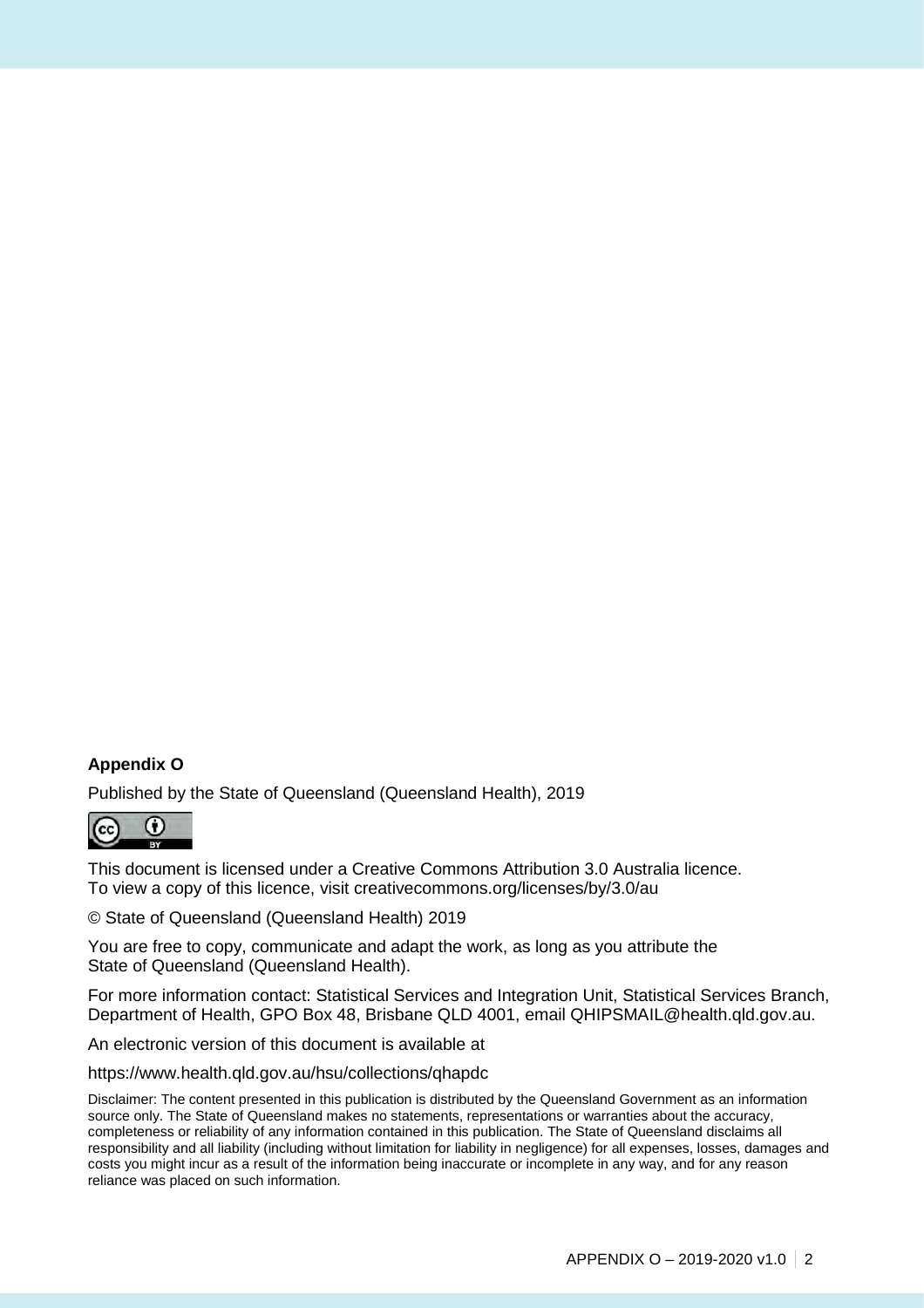### **Contents**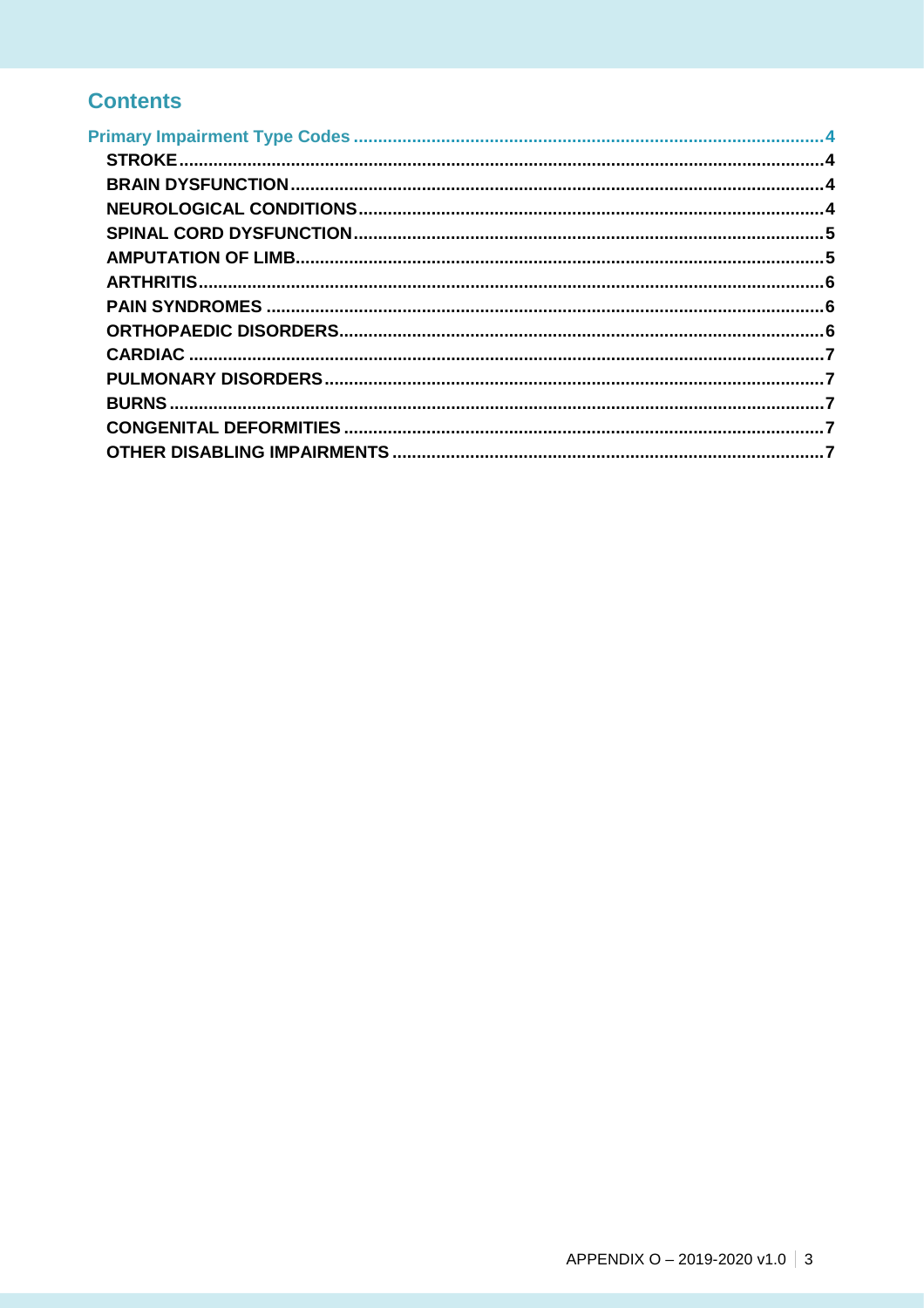## <span id="page-3-0"></span>**Primary Impairment Type Codes**

#### <span id="page-3-1"></span>**STROKE**

| Code | <b>Description</b>                                    |
|------|-------------------------------------------------------|
| 1.11 | Haemorrhagic stroke, Left body involvement            |
| 1.12 | Haemorrhagic stroke, Right body involvement           |
| 1.13 | Haemorrhagic stroke, Bilateral involvement            |
| 1.14 | Haemorrhagic stroke, No paresis                       |
| 1.19 | Haemorrhagic stroke, Other stroke                     |
| 1.21 | Ischaemic stroke, Left body involvement (right brain) |
| 1.22 | Ischaemic stroke, Right body involvement (left brain) |
| 1.23 | Ischaemic stroke, Bilateral involvement               |
| 1.24 | Ischaemic stroke, No paresis                          |
| 1.29 | Ischaemic stroke, Other stroke                        |

#### <span id="page-3-2"></span>**BRAIN DYSFUNCTION**

#### **Non-traumatic brain dysfunction**

| Code | <b>Description</b>                         |
|------|--------------------------------------------|
| 2.11 | Sub-arachnoid haemorrhage                  |
| 2.12 | Anoxic brain damage                        |
| 2.13 | Other non-traumatic brain dysfunction      |
| 2.21 | Traumatic brain dysfunction, Open injury   |
| 2.22 | Traumatic brain dysfunction, Closed injury |

#### <span id="page-3-3"></span>**NEUROLOGICAL CONDITIONS**

| Code | <b>Description</b>            |
|------|-------------------------------|
| 3.1  | <b>Multiple Sclerosis</b>     |
| 3.2  | Parkinsonism                  |
| 3.3  | Polyneuropathy                |
| 3.4  | Guillian-Barre                |
| 3.5  | Cerebral palsy                |
| 3.8  | Neuromuscular disorders       |
| 3.9  | Other neurological conditions |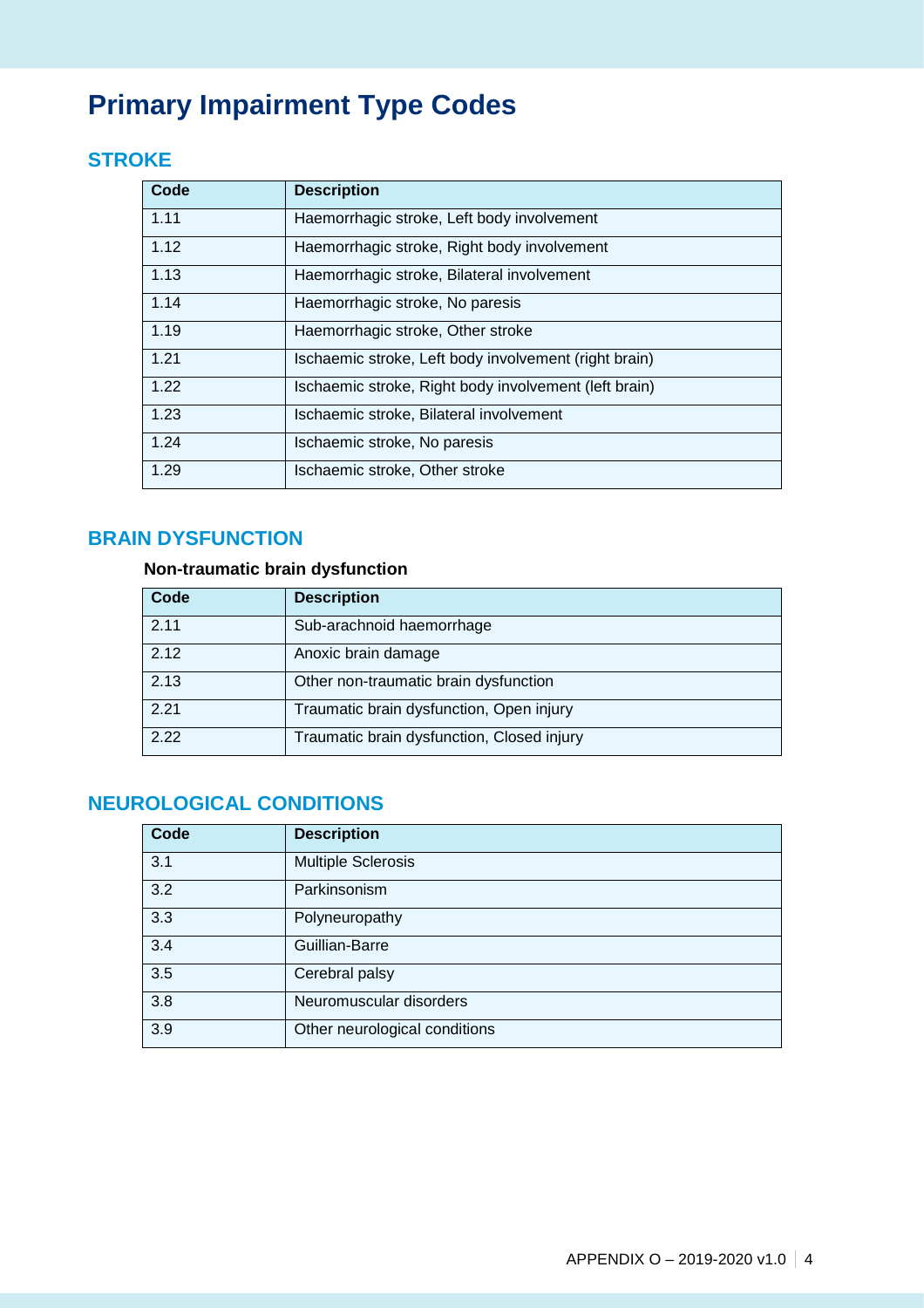#### <span id="page-4-0"></span>**SPINAL CORD DYSFUNCTION**

| Code   | <b>Description</b>                          |
|--------|---------------------------------------------|
| 4.111  | Non-traumatic paraplegia, incomplete        |
| 4.112  | Non-traumatic paraplegia, complete          |
| 4.1211 | Non-traumatic quadriplegia, incomplete C1-4 |
| 4.1212 | Non-traumatic quadriplegia, incomplete C5-8 |
| 4.1221 | Non-traumatic quadriplegia, complete C1-4   |
| 4.1222 | Non-traumatic quadriplegia, complete C5-8   |
| 4.13   | Other non-traumatic spinal cord dysfunction |
| 4.211  | Traumatic paraplegia, incomplete            |
| 4.212  | Traumatic paraplegia, complete              |
| 4.2211 | Traumatic quadriplegia, incomplete C1-4     |
| 4.2212 | Traumatic quadriplegia, incomplete C5-8     |
| 4.2221 | Traumatic quadriplegia, complete C1-4       |
| 4.2222 | Traumatic quadriplegia, complete C5-8       |
| 4.23   | Other traumatic spinal cord dysfunction     |

#### **Non-Traumatic Traumatic Spinal Cord Dysfunction**

#### <span id="page-4-1"></span>**AMPUTATION OF LIMB**

| Code | <b>Description</b>                                                             |
|------|--------------------------------------------------------------------------------|
| 5.11 | Amputation not from trauma, Single upper above elbow                           |
| 5.12 | Amputation not from trauma, Single upper below elbow                           |
| 5.13 | Amputation not from trauma, Single lower above knee (includes<br>through knee) |
| 5.14 | Amputation not from trauma, Single lower below knee                            |
| 5.15 | Amputation not from trauma, Double lower above knee (includes<br>through knee) |
| 5.16 | Amputation not from trauma, Double lower above/below knee                      |
| 5.17 | Amputation not from trauma, Double lower below knee                            |
| 5.18 | Amputation not from trauma, Partial foot (single or double)                    |
| 5.19 | Other amputation not from trauma                                               |
| 5.21 | Amputation from trauma, Single upper above elbow                               |
| 5.22 | Amputation from trauma, Single upper below elbow                               |
| 5.23 | Amputation from trauma, Single lower above knee (includes through<br>knee)     |
| 5.24 | Amputation from trauma, Single lower below knee                                |
| 5.25 | Amputation from trauma, Double lower above knee (includes through<br>knee)     |
| 5.26 | Amputation from trauma, Double lower above/below knee                          |
| 5.27 | Amputation from trauma, Double lower below knee                                |
| 5.28 | Amputation from trauma, Partial foot (single or double)                        |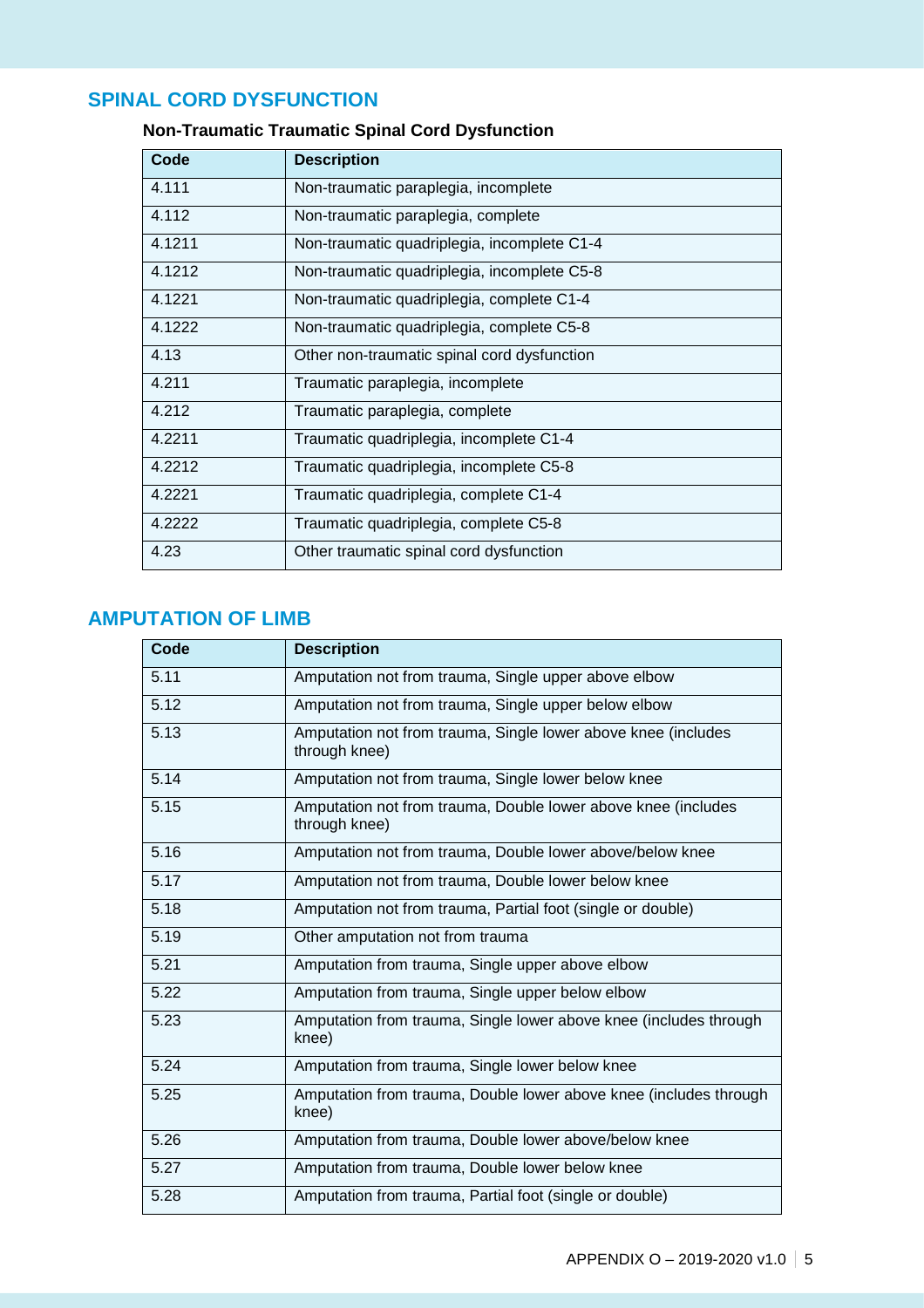| 15.29 | Other amputation from trauma |
|-------|------------------------------|
|       |                              |

#### <span id="page-5-0"></span>**ARTHRITIS**

| Code | <b>Description</b>          |
|------|-----------------------------|
| 6.1  | <b>Rheumatoid arthritis</b> |
| 6.2  | Osteoarthritis              |
| 6.9  | Other arthritis             |

#### <span id="page-5-1"></span>**PAIN SYNDROMES**

| Code | <b>Description</b>                    |
|------|---------------------------------------|
| 7.1  | Neck pain                             |
| 7.2  | Back pain                             |
| 7.3  | <b>Extremity pain</b>                 |
| 7.4  | Headache (includes migraine)          |
| 7.5  | Multi-site pain                       |
| 7.9  | Other pain (includes abdo/chest wall) |

#### <span id="page-5-2"></span>**ORTHOPAEDIC DISORDERS**

#### **Fracture**

| Code  | <b>Description</b>                      |
|-------|-----------------------------------------|
| 8.111 | Fracture of hip, unilateral (incl #NOF) |
| 8.112 | Fracture of hip, bilateral (incl #NOF)  |
| 8.12  | Fracture of shaft of femur              |
| 8.13  | Fracture of pelvis                      |
| 8.141 | Fracture of knee                        |
| 8.142 | Fracture of lower leg, ankle, foot      |
| 8.15  | Fracture of upper limb                  |
| 8.16  | Fracture of spine                       |
| 8.17  | Fracture of multiple sites              |
| 8.19  | Other orthopaedic fracture              |
| 8.211 | Unilateral hip replacement              |
| 8.212 | Bilateral hip replacement               |
| 8.221 | Unilateral knee replacement             |
| 8.222 | Bilateral knee replacement              |
| 8.231 | Knee and hip replacement, same side     |
| 8.232 | Knee and hip replacement, diff sides    |
| 8.24  | Shoulder replacement                    |
| 8.25  | Post spinal surgery                     |
| 8.26  | Other orthopaedic surgery               |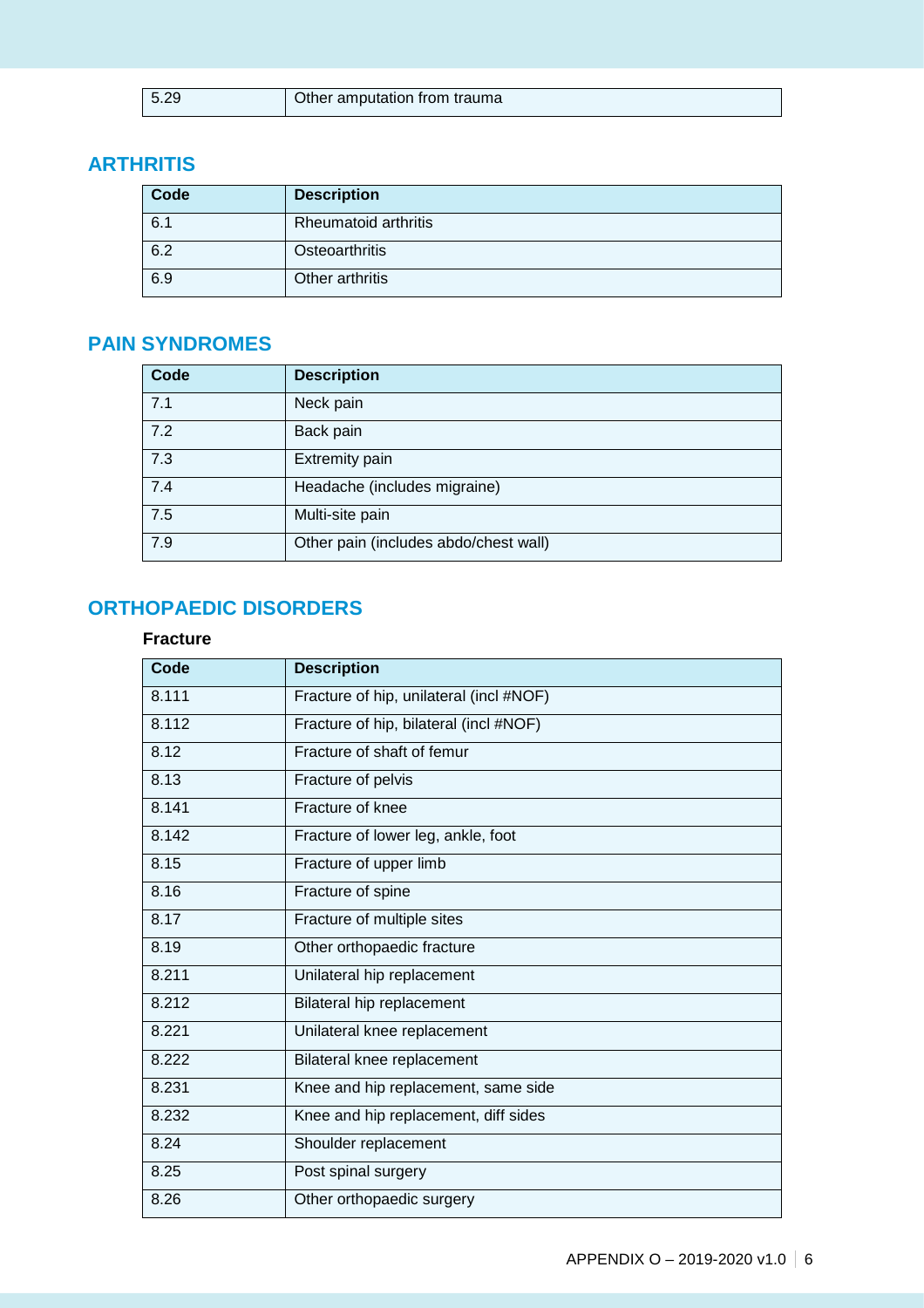| 8.3 | Soft tissue injury |
|-----|--------------------|
|     |                    |

#### <span id="page-6-0"></span>**CARDIAC**

| Code | <b>Description</b>                               |
|------|--------------------------------------------------|
| 9.1  | Following recent onset of new cardiac impairment |
| 9.2  | Chronic cardiac insufficiency                    |
| 9.3  | Heart and heart/lung transplant                  |

#### <span id="page-6-1"></span>**PULMONARY DISORDERS**

| Code | <b>Description</b>                    |
|------|---------------------------------------|
| 10.1 | Chronic obstructive pulmonary disease |
| 10.2 | Lung transplant                       |
| 10.9 | Other pulmonary                       |

#### <span id="page-6-2"></span>**BURNS**

| Code           | <b>Description</b> |
|----------------|--------------------|
| $\overline{4}$ | <b>Burns</b>       |

#### <span id="page-6-3"></span>**CONGENITAL DEFORMITIES**

| Code | <b>Description</b>         |
|------|----------------------------|
| 12.1 | Spina bifida               |
| 12.9 | Other congenital deformity |

#### <span id="page-6-4"></span>**OTHER DISABLING IMPAIRMENTS**

| Code | <b>Description</b>                                                             |
|------|--------------------------------------------------------------------------------|
| 13.1 | Lymphoedema                                                                    |
| 13.3 | Conversion disorder                                                            |
| 13.9 | Other disabling impairments that cannot be classified into a specific<br>group |